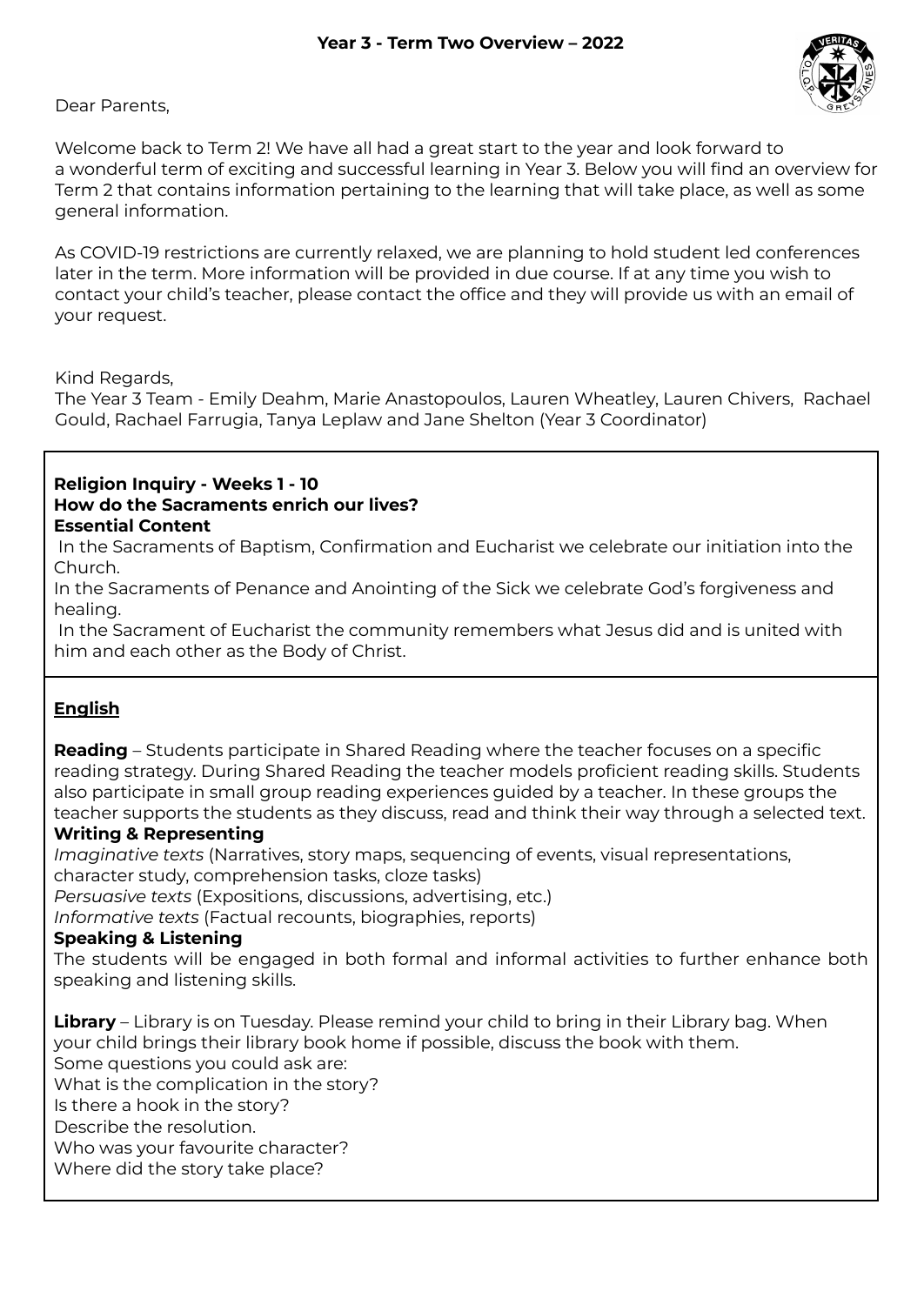**Mathematics**

Mathematic lessons begin with a warm up, then students complete a Rich task and a reflection is included for students to explain their thinking. Number and Algebra Multiplication and Division Whole Number Measurement and Geometry Length 2D Space Area Angles **Statistics and Probability** Data

The Working Mathematically skills of communicating, problem solving, reasoning, understanding and fluency will be integrated throughout the Mathematics program.

# **History**

**Inquiry - How can we celebrate and show appreciation for the cultural identity of different groups and significant people in our community?** (Weeks 1-10)

Through this Inquiry students will identify celebrations and commemorations of significance in Australia and the world. They will also describe and explain significant individuals, groups and events that have contributed to changes in the local community over time.

## **PDHPE**

### **Health & Personal Development:**

Students will take part in the unit aimed at keeping themselves safe and healthy **Sport/PE:** Sport uniform to be worn on Tuesday and Friday Class Sport is on Tuesday and students will participate in Dance Fever lessons on Friday.

# **Creative Arts**

**Visual Arts** - This term students create artworks based on artworks from various cultures. Students will study celebrations around the world and discover skills and techniques that various artists use in different countries.

**Music** – Weekly music/recorder lessons with Mrs Grella and Mrs Kuchta every Wednesday. **Drama** – In Drama (Terms 1 & 2), students will develop knowledge and understanding, skills, values and attitudes in making, performing and appreciating drama by engaging in role play, dramatic contexts, elements and forms.